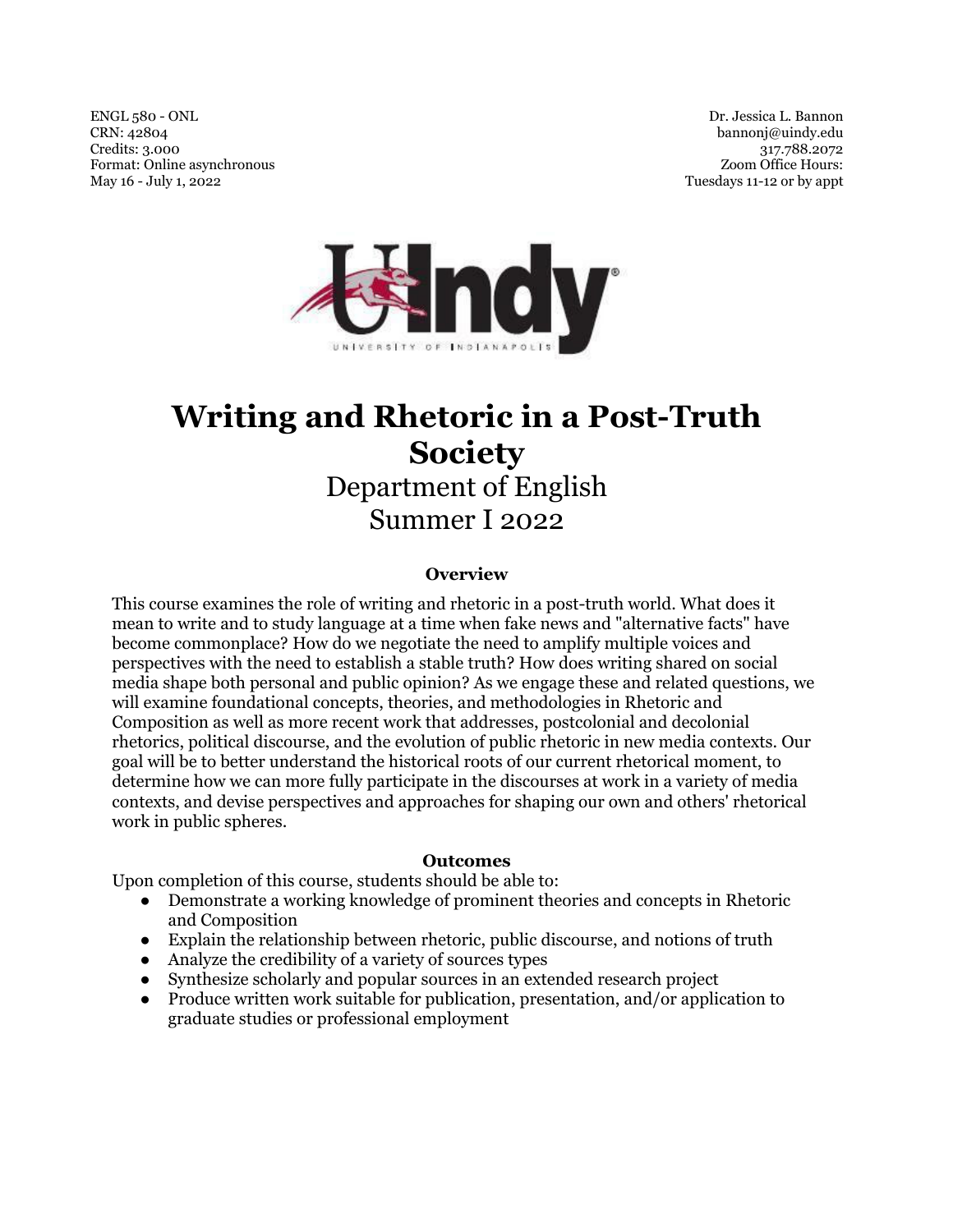## **Required Work**

All required work must be submitted to pass the course. Full instructions for each assignment (including minimum requirements for a B and enrichment activities for a grade boost) will be provided on Brightspace.

| <b>Reading Reflections</b><br>The forums on our course site will provide a space to reflect on course readings and engage<br>with your classmates' perspectives. You will submit 5 reading reflections of 300 words each<br>(minimum).<br>Due weeks 1-5.                                                                                                                                                                                                                                                                                                                                                                                                                                                                                                                                                                                                                                 | 25% |
|------------------------------------------------------------------------------------------------------------------------------------------------------------------------------------------------------------------------------------------------------------------------------------------------------------------------------------------------------------------------------------------------------------------------------------------------------------------------------------------------------------------------------------------------------------------------------------------------------------------------------------------------------------------------------------------------------------------------------------------------------------------------------------------------------------------------------------------------------------------------------------------|-----|
| Everyday Media<br>This short activity will address how the various forms of media we engage with in our daily<br>lives shape our perception of truth. You'll track your media activity for a single day then<br>review your notes and compose a reflection that connects your experience to concepts<br>addressed in course readings. You will submit your notes and a 800-word (minimum)<br>reflection.                                                                                                                                                                                                                                                                                                                                                                                                                                                                                 | 20% |
| Due week 4                                                                                                                                                                                                                                                                                                                                                                                                                                                                                                                                                                                                                                                                                                                                                                                                                                                                               |     |
| <b>Research Project: Navigating a Post-Truth Society</b><br>This project prioritizes the research process, allowing you to not only make discoveries<br>about a given topic but also to learn about what it means to conduct research, ask questions,<br>and examine sources in "post-truth" society that constantly produces and circulates<br>information in multiple media. Rather than simply reporting the results of your research,<br>you will compose a narrative of your process as you explore a topic that interests you and<br>connects to our course content. As part of the process, you will submit a proposal with<br>research questions, a project update with sources and a working thesis, and a research essay<br>of 2000 words (minimum).<br>Proposal & research questions (10%): Due week 5<br>Project update (10%): Due week 6<br>Research essay(20%): Due week 7 | 40% |
| Remix<br>You will extend an aspect of your research project by developing an argument in an<br>alternate genre and/or medium. This can take a number of forms, including (but not limited<br>to): video, infographic, poster, visual essay, teaching materials, letter, op-ed, creative<br>writing, etc. A prompt with additional guidance for this remixed argument will be provided.<br>Due week 7.                                                                                                                                                                                                                                                                                                                                                                                                                                                                                    | 15% |

| A    | 93-100% | $B+$                     | 87-89% | $C+$         | 77-79% | $\mathbf{D}+$ | 67-69%           |
|------|---------|--------------------------|--------|--------------|--------|---------------|------------------|
| $A-$ | 90-92%  | B                        | 83-86% | C            | 73-76% | D             | 63-66%           |
|      |         |                          |        |              | 70-72% | $\mathbf{D}$  | 60-62%           |
|      |         | 80-82%<br>$\mathbf{B}$ - |        | $\mathbf{C}$ |        | $\mathbf F$   | <b>Below 60%</b> |

# **Grading Scale**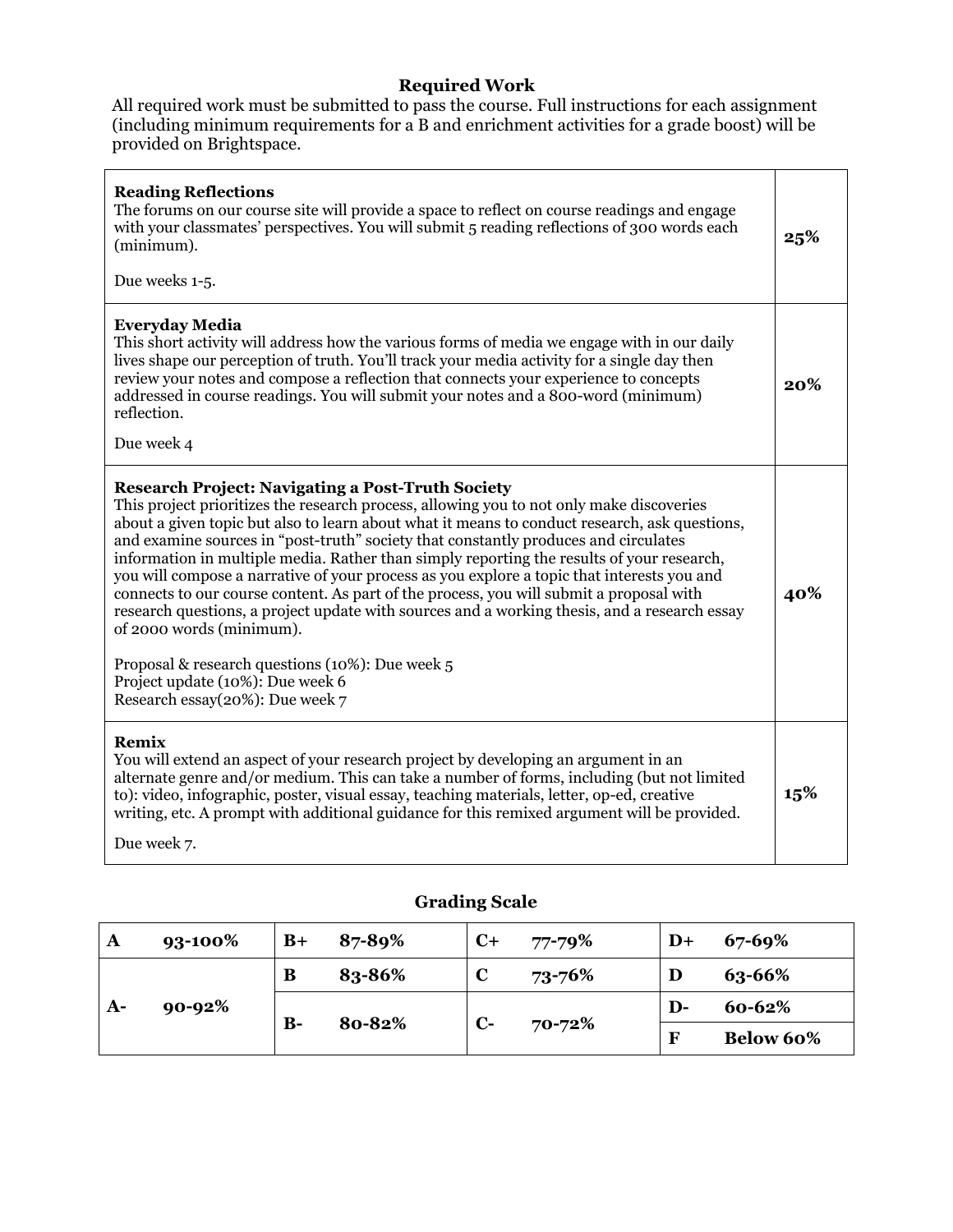## **Course Readings**

All required readings can be accessed through our Brightspace site, and you are not required to purchase any texts. The following represents a working list of assigned texts; this list will be finalized closer to the start of the course. You can expect to read about 40-60 pages per week for the first 5 weeks, with the final two weeks devoted to your own writing and independent reading/research. A full reading and assignment schedule will be provided on the first day of class.

## **Books/anthology selections**

- *Propaganda and Rhetoric in Democracy: History, Theory, Analysis*. Edited by Gae Lyn Henderson and M. J. Braun. SIU Press, 2016.
	- Thomas Huckin, "Propaganda Defined"
	- Gary Thompson, "A Taxonomy of Bullshit"
- *Faking the News: What Rhetoric Can Teach Us About Donald J. Trump.* Edited by Ryan Skinnell. Imprint Academic, 2018.
	- Ryan Skinnell, "Introduction"
	- Ryan Skinnell, "What Passes for Truth in the Trump Era: Telling It Like It Isn't"
- *Post-Truth in Rhetoric and Composition.* Bruce McComiskey. Current Arguments in Composition Series. Utah State University Press, 2017.

## **Articles and other resources**

- "Lies, Damn Lies, and Fake News." Hal Berghel. Computer (Feb 2017): 80-85.
- "Fake News as a Floating Signifier: Hegemony, Antagonism and the Politics of Falsehood." Johan Farkas and Jannick Schou, Javnost - The Public 25.3 (2018).
- The 1619 Project (Selections)
- "White Lies: A Racial History of the (Post)Truth." Robert Mejia, Kay Beckermann and Curtis Sullivan. Communication and Critical/Cultural Studies 15.2 (2018): 109-126.
- Snopes' Field Guide to Fake News Sites and Hoax Purveyors https://www.snopes.com/news/2016/01/14/fake-news-sites/
- "Stop Calling Everything 'Fake News.'" Will Oremu. Slate 6 December 2016. http://www.slate.com/articles/technology/technology/2016/12/stop\_calling\_everyth ing fake news.html?wpsrc=sh\_all\_dt\_tw\_top.
- "Here's What Non-Fake News Looks Like." Michael Schudson, Columbia Journalism Review 23 (2017). https://www.cjr.org/analysis/fake-news-real-news-list.php;
- "Postracism: A Theory of the 'Post'- as Political Strategy." Kent A. Ono. Journal of Communication Inquiry 34.3 (2010).
- "Power-Knowledge in a 'Post-Truth' World," Roopali Mukherjee. Flow: A Critical Forum on Media and Culture 27 March 2017. https://www.flowjournal.org/2017/03/post-truth-world/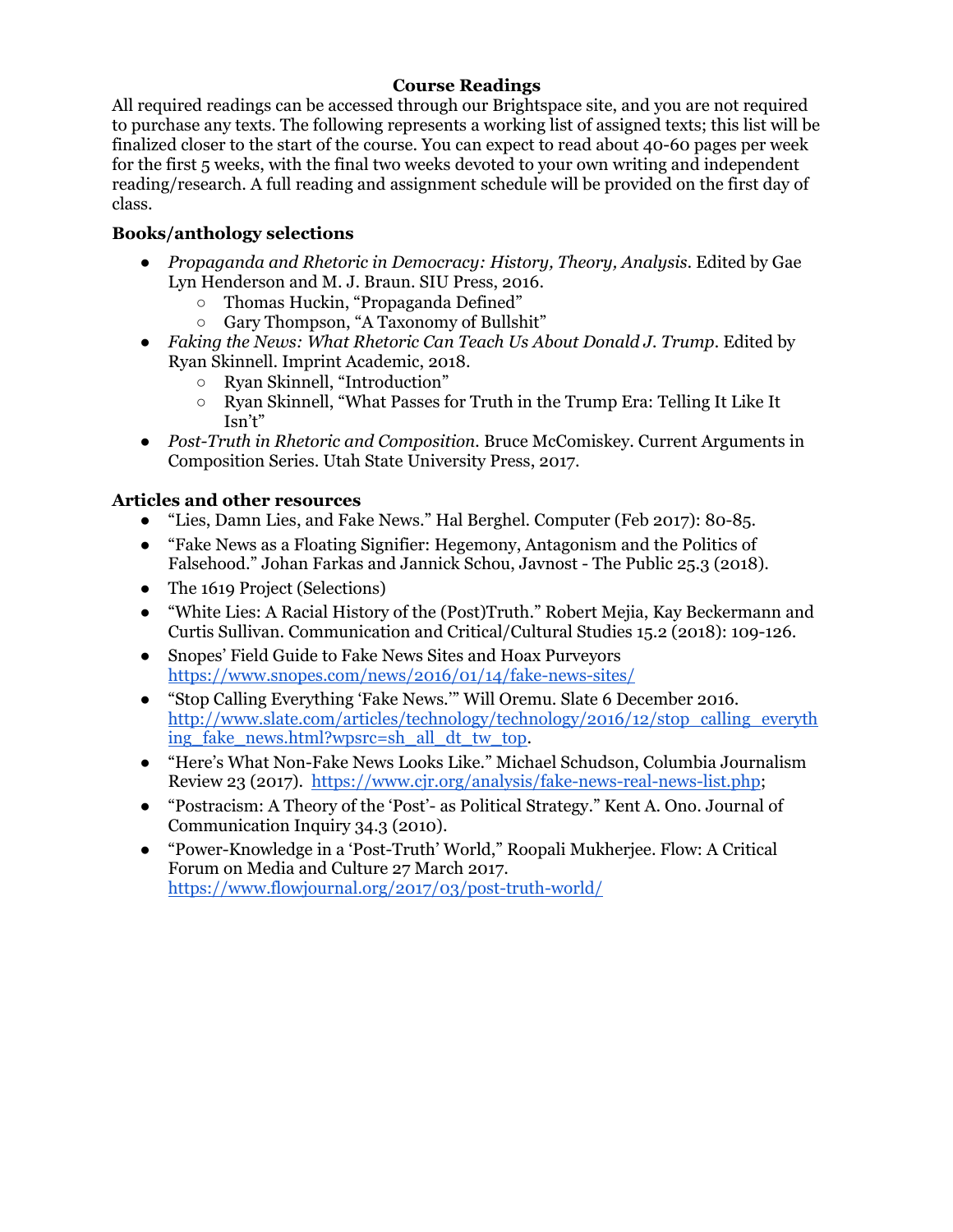## **Grading Contract**

In this course, grades are based on the work you complete, rather than on subjective markers of the *quality* of your work. We will certainly address quality in terms of, for example, how to write effectively for a given audience and in a given genre. However, developing the quality of your work will be accomplished through discussion and feedback. Your grades will be tied to the degree to which you meet work expectations for each assignment. The research\* on grading contracts has demonstrated several benefits, including:

- Avoiding unfairly penalizing or rewarding students for their level of knowledge about and experience with course content, writing, and language prior to entering our class
- Rewarding the time and labor students devote to the class
- Encouraging students to focus on their learning and writing development

**If you meet the minimum work expectations for a required assignment you will earn a B on that assignment.** If your work does not meet the work expectations, you will earn a lower grade. Alternatively, if you complete optional enrichment activities (see below), you could earn a higher grade. *In short -- if you would like to earn an A, complete all required work plus the optional activities.*

The minimum work expectations will vary depending on the assignment, but in general they include things such as:

- Minimum length/word count
- Due date/time
- Expectations for responding to a prompt
- Guidelines for how to organize and format the assignment
- Citation requirements and number of sources (if applicable)
- Expectations for revision (if applicable)

## **Optional Enrichment Activities**

Each assignment will include enrichment activities that can boost your grade. Details will be provided with the instructions for each assignment but some examples include:

- Providing additional feedback on classmates' drafts
- Composing a reflection on an assignment
- Attending a Writing Lab appointment and reflecting on the experience

#### **General Grade Breakdown**

While each assignment includes detailed instructions and expectations, the following provides a general guide for how grades will be determined.

| A                                                                                                             | в                                                          |                                                                                                     |                                                                                                                  |                                                                   |
|---------------------------------------------------------------------------------------------------------------|------------------------------------------------------------|-----------------------------------------------------------------------------------------------------|------------------------------------------------------------------------------------------------------------------|-------------------------------------------------------------------|
| -All minimum<br>expectations are met<br>-Optional<br>enrichment<br>activities completed<br>-Submitted on time | -All minimum<br>expectations are met<br>-Submitted on time | -Fails to meet one of<br>the minimum<br>expectations and/or<br>submitted 48 hours<br>after due date | -Fails to meet more<br>than one of the<br>minimum<br>expectations and/or<br>submitted 48 hours<br>after due date | -Fails to meet all<br>minimum<br>expectations or not<br>submitted |

\*Grading contracts originate from research and teaching in the field of rhetoric and composition by scholars like Asao Inoue and Peter Elbow, who seek more equitable and just grading practices. This grading contract has been adapted from their work. If you'd like more information about grading contracts and examples of other models, please let me know.

#### *Feel free to consult the Grading Contract FAQs for additional information.* **Attendance**

Although this is an online course, you are expected to remain an active participant. Missing more than the equivalent of one week of classes will negatively impact your grade and is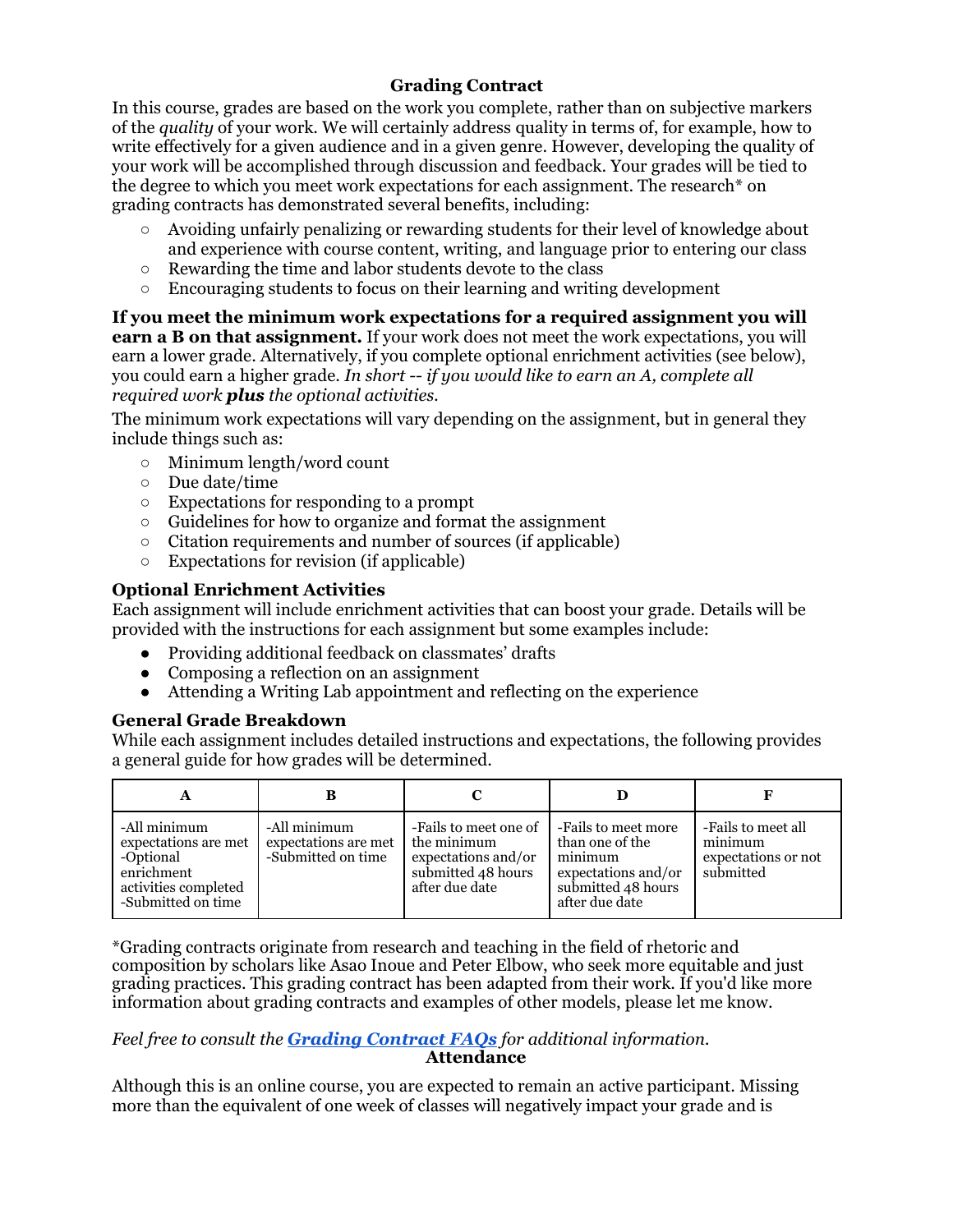grounds for administrative withdrawal. In an online class, missing one week means not turning in any assignments, not logging in to the course site, or not communicating with me for one week. I realize that life presents many challenges, especially now. Just remember to keep in touch with me so we can make sure you don't fall behind.

### **Academic Integrity**

Academic misconduct, particularly plagiarism, is a serious offense in any academic setting. We will discuss proper use of sources this semester, and I expect you to employ the strategies we discuss. Failure to abide by the University's academic misconduct policies (Section I of the Student Handbook) will result in failure of the assignment or course, depending on the severity of the offense. If you have any questions about plagiarism, feel free to contact me.

#### **Late Work**

Please contact me as soon as possible if you experience difficulty with any of the coursework or if you are struggling to complete assignments on time so we can make arrangements to keep you on track for a successful course experience. I am willing to work with you but I need to know when you need help!

#### **Accommodations**

If you have a disability (e.g. attention, health, hearing, learning, mobility, physical, psychiatric, or vision) that may have some impact on your work in this class and for which you may require accommodations, please inform me immediately so that your learning needs may be appropriately met. Students with a disability must register with the Services for Students with Disabilities office (SSD) in Schwitzer Center 206 (317-788-6153 or online) for disability verification and for determination of reasonable academic accommodations. You are responsible for initiating arrangements for accommodations for tests and other assignments in collaboration with the SSD and the faculty.

#### **Sexual Harassment & Assault Assistance**

Federal law, Title IX, and the University of Indianapolis policy prohibits discrimination, harassment, and violence based on sex and gender (including sexual harassment, sexual assault, domestic/dating violence, stalking, sexual exploitation, and retaliation). If you or someone you know has been harassed or assaulted, you can receive confidential counseling through the Health, Wellness & Counseling Centers (317-788-3437 or online) and the University Chaplains (317-788-2106).

You can also complete the online Sexual Misconduct Anonymous Reporting Form. Alleged violations can be reported non-confidentially to the Title IX coordinator, Jessica Ward (317-788- 2139, wardjl@uindy.edu). Reports can also be filed with the UIndy Police at 317-788-3386 or by visiting their office at 3920 S. Shelby Street. Please visit the UIndy Title IX webpage for more information.

*\*Though I will seek to keep information you share with me private to the greatest extent possible, as a professor and employee of the University of Indianapolis, I have mandatory reporting responsibilities to share information regarding sexual misconduct and crimes I learn about to help make our campus a safer place.* 

#### **Statement on Language & Cultural Difference**

The ability to communicate in multiple languages, including varieties of English, is a valuable asset, and you are encouraged to use these linguistic and cultural resources in this course. Although we'll use English(es) and Standard Written English (SWE) for many situations, you may use other languages/ rhetorical practices in particular assignments. In any case, the same rhetorical principles apply; consider audience, purpose, and rhetorical appeals. For instance, if